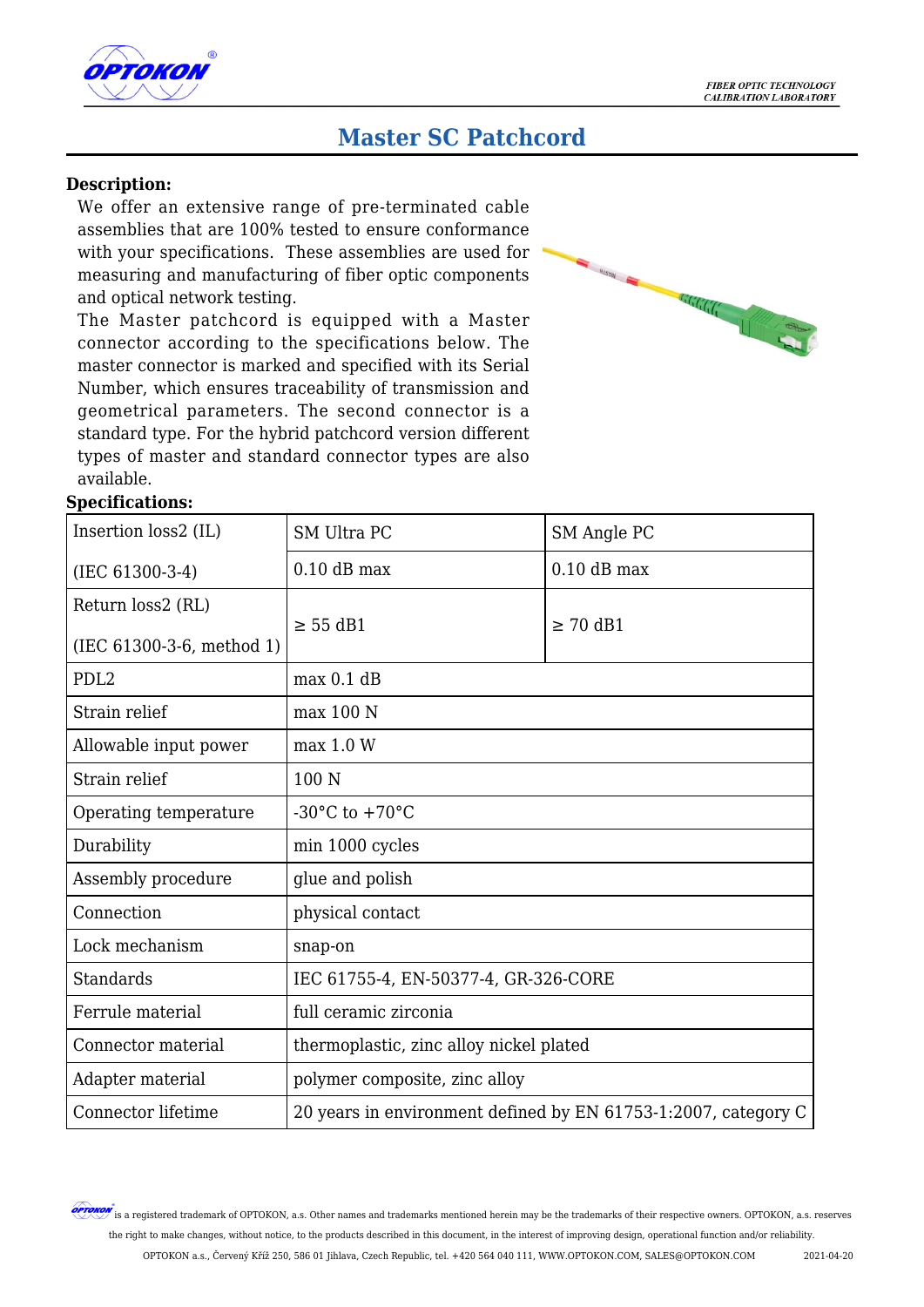

# **Geometrical parameters:**

| Eccentricity of core for the center of ferrule                 | $\leq 0.3 / 0.55$ µm                              |                            |  |
|----------------------------------------------------------------|---------------------------------------------------|----------------------------|--|
| Outer diameter of ferrule                                      | 2.5 mm connectors:                                | $2.499 \,\mathrm{\upmu m}$ |  |
|                                                                | <b>SFF</b> connectors:                            | $1.249 \,\mathrm{\upmu m}$ |  |
| End curve offset                                               |                                                   | $\leq$ 25 µm               |  |
| Fiber height                                                   |                                                   | $-30$ to $+50$ nm          |  |
| End curve radius: 2.5 mm connectors:<br><b>SFF</b> connectors: | PC polishing: $10 - 18$ mm<br>$PC/APC: 5 - 12$ mm | APC polishing: $5 - 12$ mm |  |
| APC angle                                                      | $8 \pm 0.1$ °                                     |                            |  |

#### **Features:**

- ISO 9100 approved
- 100% Return loss test
- 100% Visual Inspection
- 100% Insertion loss test
- 100% Interferometric test
- Manufactured to meet IEC/EN Standards
- Batch tracebility



# **Visual inspection:**

| Single mode                     |                      |                    |                                                                   |                   |  |  |
|---------------------------------|----------------------|--------------------|-------------------------------------------------------------------|-------------------|--|--|
| Allowable Defects and Scratches |                      |                    |                                                                   |                   |  |  |
| Zone                            | Description          | Diameter           | Defects (diameter)                                                | Scratches (width) |  |  |
| 1a                              | Core Zone            | 0 to $25 \mu m$    | none                                                              | none              |  |  |
| 1 <sub>b</sub>                  | Cladding Zone        | 25 to 120 µm       | any $<$ 2 $\mu$ m<br>$5$ from $2 - 5$ $\mu$ m<br>none $> 5 \mu m$ | $none > 3 \mu m$  |  |  |
|                                 | <b>Adhesive Zone</b> | 120 to 130 $\mu$ m | any                                                               | any               |  |  |
| $\overline{2}$                  | <b>Contact Zone</b>  | 130 to $250 \mu m$ | $none > 10 \mu m$                                                 | any               |  |  |

**OPTOKON** is a registered trademark of OPTOKON, a.s. Other names and trademarks mentioned herein may be the trademarks of their respective owners. OPTOKON, a.s. reserves the right to make changes, without notice, to the products described in this document, in the interest of improving design, operational function and/or reliability. OPTOKON a.s., Červený Kříž 250, 586 01 Jihlava, Czech Republic, tel. +420 564 040 111, WWW.OPTOKON.COM, SALES@OPTOKON.COM 2021-04-20